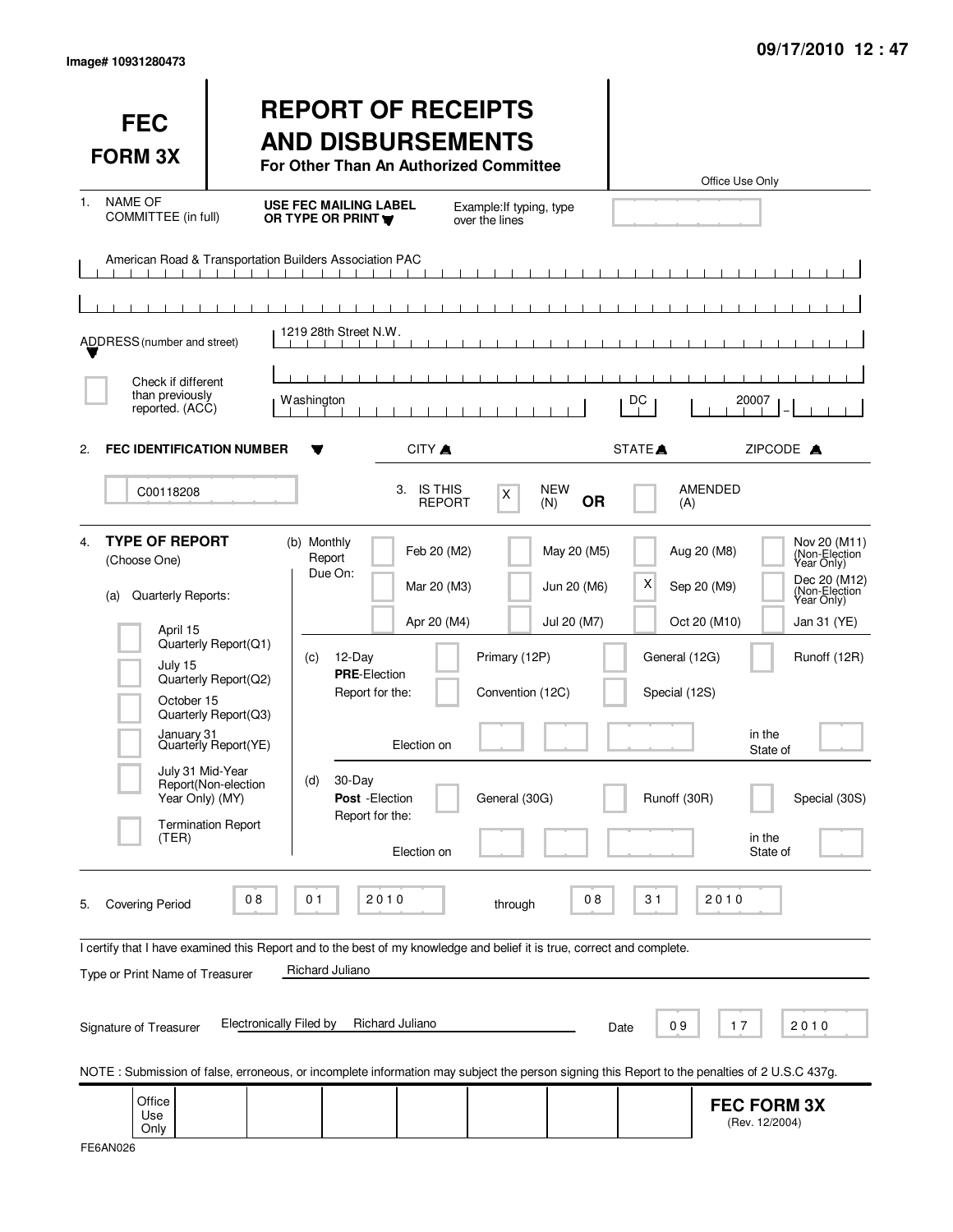**Image# 10931280474**

FEC **Form 3X** (Rev. 02/2003)

**SUMMARY PAGE OF RECEIPTS AND DISBURSEMENTS**

**2 / 7**

|    | Write or Type Committee Name<br>American Road & Transportation Builders Association PAC                |                                       |                                                                |  |  |  |  |
|----|--------------------------------------------------------------------------------------------------------|---------------------------------------|----------------------------------------------------------------|--|--|--|--|
|    | M M<br>08<br>Report Covering the Period:<br>From:                                                      | Y Y Y<br>$D^*D$<br>Y.<br>2010<br>01   | $Y$ $Y$ $Y$<br>M M<br>D<br>" D<br>Y<br>08<br>31<br>2010<br>To: |  |  |  |  |
|    |                                                                                                        | <b>COLUMN A</b><br><b>This Period</b> | <b>COLUMN B</b><br><b>Calendar Year-to-Date</b>                |  |  |  |  |
| 6. | Cash on Hand<br>(a)<br>$2010^{Y+Y+Y}$<br>January 1                                                     |                                       | 36317.03                                                       |  |  |  |  |
|    | Cash on Hand at<br>(b)<br>Begining of Reporting Period                                                 | 48717.03                              |                                                                |  |  |  |  |
|    | Total Receipts (from Line 19)<br>(C)                                                                   | 10200.00                              | 111600.00                                                      |  |  |  |  |
|    | Subtotal (add lines 6(b) and<br>(d)                                                                    |                                       |                                                                |  |  |  |  |
|    | 6(c) for Column A and Lines<br>$6(a)$ and $6(c)$ for Column B)                                         | 58917.03                              | 147917.03                                                      |  |  |  |  |
| 7. | Total Disbursements (from Line 31)                                                                     | 2000.00                               | 91000.00                                                       |  |  |  |  |
| 8. | Cash on Hand at Close of<br><b>Reporting Period</b><br>(subtract Line 7 from Line 6(d))                | 56917.03                              | 56917.03                                                       |  |  |  |  |
| 9. | Debts and Obligations owed<br>TO<br>the committee (Itemize all on<br>Schedule C and/or Schedule D)     | 0.00                                  |                                                                |  |  |  |  |
|    | 10. Debts and Obligations owed<br>BY<br>the committee (Itemize all on<br>Schedule C and/or Schedule D) | 0.00                                  |                                                                |  |  |  |  |

 $\boldsymbol{\mathsf{X}}$  This Committee has qualified as a multicandidate committee. (see FEC FORM 1M)

#### **For further information contact:**

Federal Election Commission 999 E street, NW Washington, DC 20463

Toll Free 800-424-9530 Local 202-694-1100

FE6AN026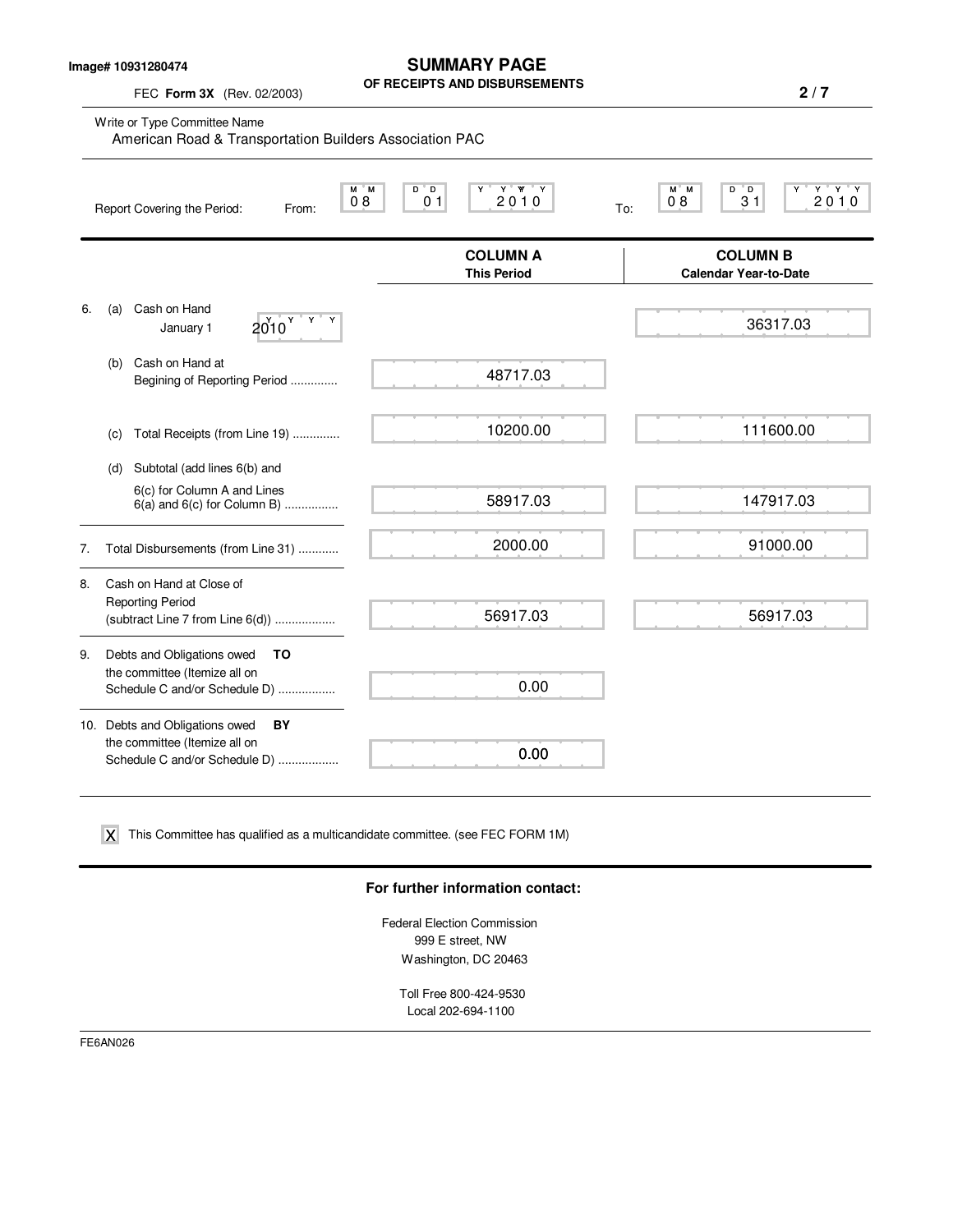### **Image# 10931280475**

# **DETAILED SUMMARY PAGE OF RECEIPTS**

FEC **Form 3X** (Rev. 06/2004)

Write or Type Committee Name

American Road & Transportation Builders Association PAC

| 2010<br>2010<br>08<br>08<br>31<br>01<br>To:<br>Report Covering the Period:<br>From:                |                                             |                                                 |  |  |  |  |
|----------------------------------------------------------------------------------------------------|---------------------------------------------|-------------------------------------------------|--|--|--|--|
| I. Receipts                                                                                        | <b>COLUMN A</b><br><b>Total This Period</b> | <b>COLUMN B</b><br><b>Calendar Year-to-Date</b> |  |  |  |  |
| 11. Contributions (other than loans) From:<br>Individuals/Persons Other<br>(a)                     |                                             |                                                 |  |  |  |  |
| <b>Than Political Committees</b><br>Itemized (use Schedule A)<br>(i)                               | 10000.00                                    | 78000.00                                        |  |  |  |  |
| (ii)                                                                                               | 200.00                                      | 26100.00                                        |  |  |  |  |
| (iii) TOTAL (add<br>Lines $11(a)(i)$ and (ii)                                                      | 10200.00                                    | 104100.00                                       |  |  |  |  |
| Political Party Committees<br>(b)                                                                  | 0.00                                        | 0.00                                            |  |  |  |  |
| <b>Other Political Committees</b><br>(C)<br><b>Total Contributions (add Lines</b><br>(d)           | 0.00                                        | 7500.00                                         |  |  |  |  |
| $11(a)(iii),(b)$ and $(c)$ ) (Carry                                                                | 10200.00                                    | 111600.00                                       |  |  |  |  |
| 12. Transfers From Affiliated/Other                                                                | 0.00                                        | 0.00                                            |  |  |  |  |
|                                                                                                    | 0.00                                        | 0.00                                            |  |  |  |  |
| 14. Loan Repayments Received<br>15. Offsets To Operating Expenditures                              | 0.00                                        | 0.00                                            |  |  |  |  |
| (Refunds, Rebates, etc.)<br>(Carry Totals to Line 37, page 5)<br>16. Refunds of Contributions Made | 0.00                                        | 0.00                                            |  |  |  |  |
| to Federal candidates and Other                                                                    | 0.00                                        | 0.00                                            |  |  |  |  |
| 17. Other Federal Receipts                                                                         | 0.00                                        | 0.00                                            |  |  |  |  |
| 18. Transfers from Non-Federal and Levin Funds                                                     |                                             |                                                 |  |  |  |  |
| (a) Non-Federal Account<br>(from Schedule H3)                                                      | 0.00                                        | 0.00                                            |  |  |  |  |
| (b) Levin Funds (from Schedule H5)                                                                 | 0.00                                        | 0.00                                            |  |  |  |  |
| (c) Total Transfer (add 18(a) and 18(b)).                                                          | 0.00                                        | 0.00                                            |  |  |  |  |
| 19. Total Receipts (add Lines 11(d),<br>12, 13, 14, 15, 16, 17, and 18(c))                         | 10200.00                                    | 111600.00                                       |  |  |  |  |
| 20. Total Federal Receipts<br>(subtract Line 18(c) from Line 19)                                   | 10200.00                                    | 111600.00                                       |  |  |  |  |

FE6AN026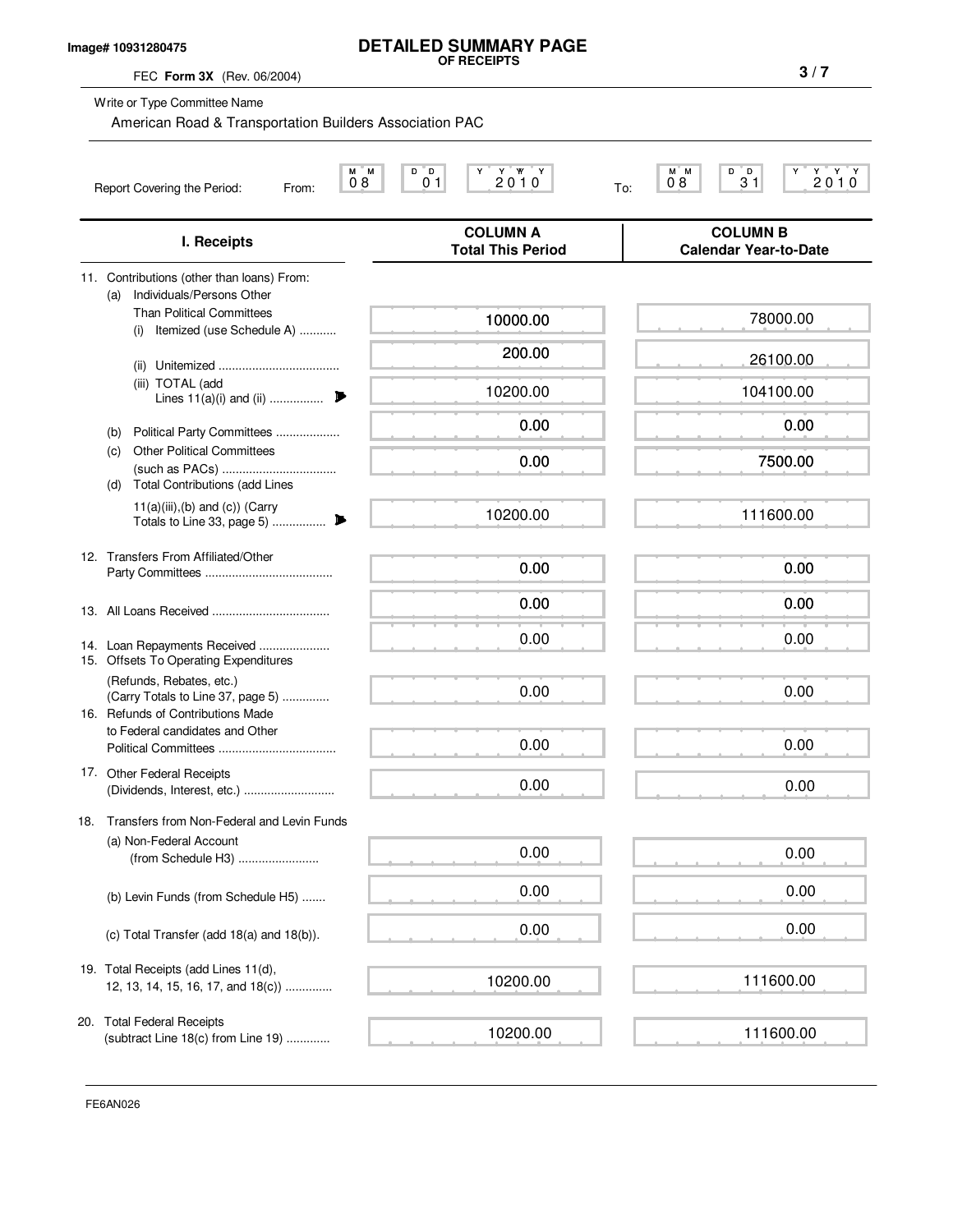#### **Image# 10931280476**

### **DETAILED SUMMARY PAGE**

| FEC Form 3X (Rev. 02/2003)                                                                        | of Disbursements                            | 4/7<br><b>COLUMN B</b>       |  |
|---------------------------------------------------------------------------------------------------|---------------------------------------------|------------------------------|--|
| <b>II. DISBURSEMENTS</b>                                                                          | <b>COLUMN A</b><br><b>Total This Period</b> |                              |  |
| 21. Operating Expenditures:                                                                       |                                             | <b>Calendar Year-to-Date</b> |  |
| Shared Federal/Non-Federal<br>(a)<br>Activity (from Schedule H4)<br>Federal Share<br>(i)          | 0.00                                        | 0.00                         |  |
| Non-Federal Share<br>(ii)                                                                         | 0.00                                        | 0.00                         |  |
| <b>Other Federal Operating</b><br>(b)                                                             |                                             |                              |  |
| <b>Total Operating Expenditures</b><br>(c)                                                        | 0.00                                        | 7500.00                      |  |
| (add 21(a)(i), (a)(ii) and (b))                                                                   | 0.00                                        | 7500.00                      |  |
| 22. Transfers to Affiliated/Other Party                                                           | 0.00                                        | 0.00                         |  |
| 23. Contributions to<br>Federal Candidates/Committees<br>and Other Political Committees           | 2000.00                                     | 83500.00                     |  |
| 24. Independent Expenditure                                                                       | 0.00                                        | 0.00                         |  |
| 25. Coordinated Expenditures Made by Party                                                        |                                             |                              |  |
|                                                                                                   | 0.00                                        | 0.00                         |  |
|                                                                                                   | 0.00                                        | 0.00                         |  |
|                                                                                                   | 0.00                                        | 0.00                         |  |
| 28. Refunds of Contributions To:<br>Individuals/Persons Other<br>(a)<br>Than Political Committees | 0.00                                        | 0.00                         |  |
| <b>Political Party Committees</b>                                                                 | 0.00                                        | 0.00                         |  |
| (b)<br><b>Other Political Committees</b><br>(c)                                                   |                                             |                              |  |
|                                                                                                   | 0.00                                        | 0.00                         |  |
| <b>Total Contribution Refunds</b><br>(d)<br>(add Lines 28(a), (b), and (c))                       | 0.00                                        | 0.00                         |  |
| 29.                                                                                               | 0.00                                        | 0.00                         |  |
|                                                                                                   |                                             |                              |  |
| 30. Federal Election Activity (2 U.S.C 431(20))<br>(a) Shared Federal Election Activity           |                                             |                              |  |
| (from Schedule H6)<br>(i) Federal Share                                                           | 0.00                                        | 0.00                         |  |
| (ii) "Levin" Share                                                                                | 0.00                                        | 0.00                         |  |
| (b) Federal Election Activity Paid Entirely<br>With Federal Funds                                 | 0.00                                        | 0.00                         |  |
| (c) Total Federal Election Activity (add<br>Lines $30(a)(i)$ , $30(a)(ii)$ and $30(b)$ )          | 0.00                                        | 0.00                         |  |
| Total Disbursements (add Lines 21(c), 22,<br>31.                                                  |                                             |                              |  |
| 23, 24, 25, 26, 27, 28(d), 29 and 30(c))                                                          | 2000.00                                     | 91000.00                     |  |
| <b>Total Federal Disbursements</b><br>32.                                                         |                                             |                              |  |
| (subtract Line $21(a)(ii)$ and Line $30(a)(ii)$<br>from Line 31)                                  | 2000.00                                     | 91000.00                     |  |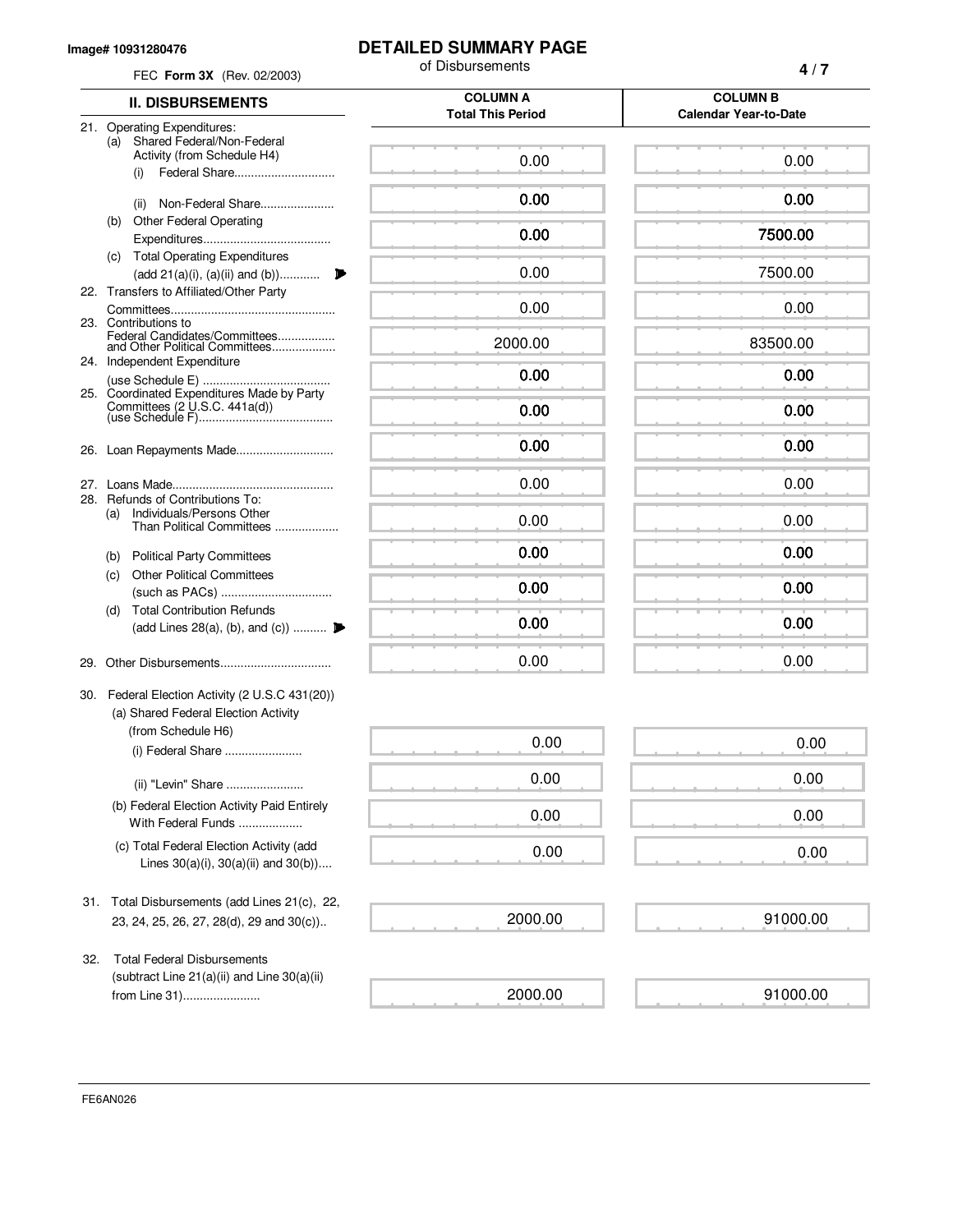## **DETAILED SUMMARY PAGE**

of Disbursements

| or Disbursements<br>FEC Form 3X (Rev. 02/2003) |                                                                                        |                                             | 5/7                                             |  |
|------------------------------------------------|----------------------------------------------------------------------------------------|---------------------------------------------|-------------------------------------------------|--|
|                                                | III. Net Contributions/Operating<br><b>Expenditures</b>                                | <b>COLUMN A</b><br><b>Total This Period</b> | <b>COLUMN B</b><br><b>Calendar Year-to-Date</b> |  |
| 33.                                            | Total Contributions (other than loans)                                                 | 10200.00                                    | 111600.00                                       |  |
| 34.                                            | <b>Total Contribution Refunds</b>                                                      | 0.00                                        | 0.00                                            |  |
| 35.                                            | Net Contributions (other than loans)<br>(subtract Line 34 from Line 33)                | 10200.00                                    | 111600.00                                       |  |
| 36.                                            | <b>Total Federal Operating Expenditures</b><br>(add Line $21(a)(i)$ and Line $21(b)$ ) | 0.00                                        | 7500.00                                         |  |
| 37.                                            | Offsets to Operating Expenditures                                                      | 0.00                                        | 0.00                                            |  |
| 38.                                            | Net Operating Expenditures<br>(subtract Line 37 from Line 36)                          | 0.00                                        | 7500.00                                         |  |

FE6AN026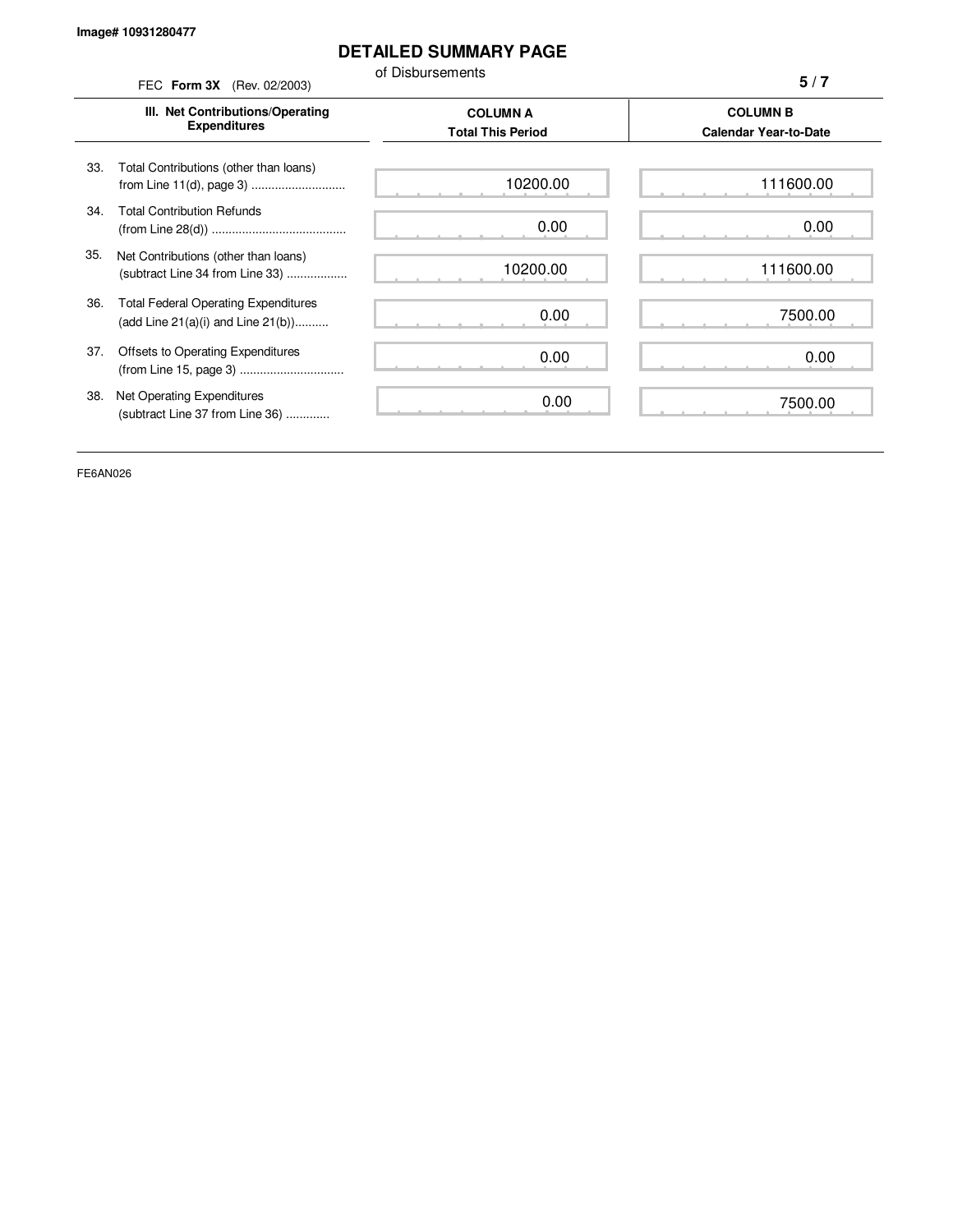|    | <b>SCHEDULE A (FEC Form 3X)</b><br><b>ITEMIZED RECEIPTS</b>                |                                                                                                                                                                                                                                                                                         |  | Use separate schedule(s)<br>for each category of the | FOR LINE NUMBER:<br>PAGE $6/7$<br>(check only one)                                                                             |  |  |  |
|----|----------------------------------------------------------------------------|-----------------------------------------------------------------------------------------------------------------------------------------------------------------------------------------------------------------------------------------------------------------------------------------|--|------------------------------------------------------|--------------------------------------------------------------------------------------------------------------------------------|--|--|--|
|    |                                                                            |                                                                                                                                                                                                                                                                                         |  | <b>Detailed Summary Page</b>                         | X<br>11a<br>11 <sub>b</sub><br>12<br>11c<br>13<br>15<br>16<br>14<br>17                                                         |  |  |  |
|    |                                                                            | Any information copied from such Reports and Statements may not be sold or used by any person for the purpose of soliciting contributions<br>or for commercial purposes, other than using the name and address of any political committee to solicit contributions from such committee. |  |                                                      |                                                                                                                                |  |  |  |
|    | NAME OF COMMITTEE (In Full)                                                |                                                                                                                                                                                                                                                                                         |  |                                                      |                                                                                                                                |  |  |  |
|    | American Road & Transportation Builders Association PAC                    |                                                                                                                                                                                                                                                                                         |  |                                                      |                                                                                                                                |  |  |  |
| А. | Full Name (Last, First, Middle Initial)<br>Donna Y. Stephenson             |                                                                                                                                                                                                                                                                                         |  |                                                      | Date of Receipt                                                                                                                |  |  |  |
|    | Mailing Address PO Box 43326                                               |                                                                                                                                                                                                                                                                                         |  |                                                      | $Y - Y - Y$<br>M<br>$\overline{M}$<br>D<br>$\overline{D}$<br>0 <sub>2</sub><br>2010<br>08                                      |  |  |  |
|    | City                                                                       | <b>State</b>                                                                                                                                                                                                                                                                            |  | Zip Code                                             | Transaction ID: C961583                                                                                                        |  |  |  |
|    | Atlanta                                                                    | GA                                                                                                                                                                                                                                                                                      |  | 30336-0326                                           | Amount of Each Receipt this Period                                                                                             |  |  |  |
|    | FEC ID number of contributing<br>federal political committee.              | $\mathbf C$                                                                                                                                                                                                                                                                             |  |                                                      | 5000.00                                                                                                                        |  |  |  |
|    | Name of Employer<br>n/a                                                    | Occupation<br>n/a                                                                                                                                                                                                                                                                       |  |                                                      |                                                                                                                                |  |  |  |
|    | Receipt For:<br>Primary<br>General<br>Other (specify) $\blacktriangledown$ |                                                                                                                                                                                                                                                                                         |  | Aggregate Year-to-Date<br>5000.00                    |                                                                                                                                |  |  |  |
| В. | Full Name (Last, First, Middle Initial)<br>James E. Stephenson             |                                                                                                                                                                                                                                                                                         |  |                                                      | Date of Receipt                                                                                                                |  |  |  |
|    | Mailing Address 330 Lee Industrial Blvd                                    |                                                                                                                                                                                                                                                                                         |  |                                                      | $\mathsf{Y} \dashv \mathsf{Y} \dashv \mathsf{Y} \dashv \mathsf{Y}$<br>$D$ $D$ $/$<br>$M$ $M$ /<br>08<br>0 <sub>2</sub><br>2010 |  |  |  |
|    | City                                                                       | State                                                                                                                                                                                                                                                                                   |  | Zip Code                                             | Transaction ID: C961582                                                                                                        |  |  |  |
|    | Austell                                                                    | GA                                                                                                                                                                                                                                                                                      |  | 30168-7406                                           | Amount of Each Receipt this Period                                                                                             |  |  |  |
|    | FEC ID number of contributing<br>federal political committee.              | $\mathbf C$                                                                                                                                                                                                                                                                             |  |                                                      | 5000.00                                                                                                                        |  |  |  |
|    | Name of Employer<br>Yancey Bros. Co.                                       | Occupation<br>President                                                                                                                                                                                                                                                                 |  |                                                      |                                                                                                                                |  |  |  |
|    | Receipt For:                                                               |                                                                                                                                                                                                                                                                                         |  | Aggregate Year-to-Date ▼                             |                                                                                                                                |  |  |  |
|    | Primary<br>General<br>Other (specify) $\blacktriangledown$                 |                                                                                                                                                                                                                                                                                         |  | 5000.00                                              |                                                                                                                                |  |  |  |

|  | 10000.00 |
|--|----------|
|  | 10000.00 |